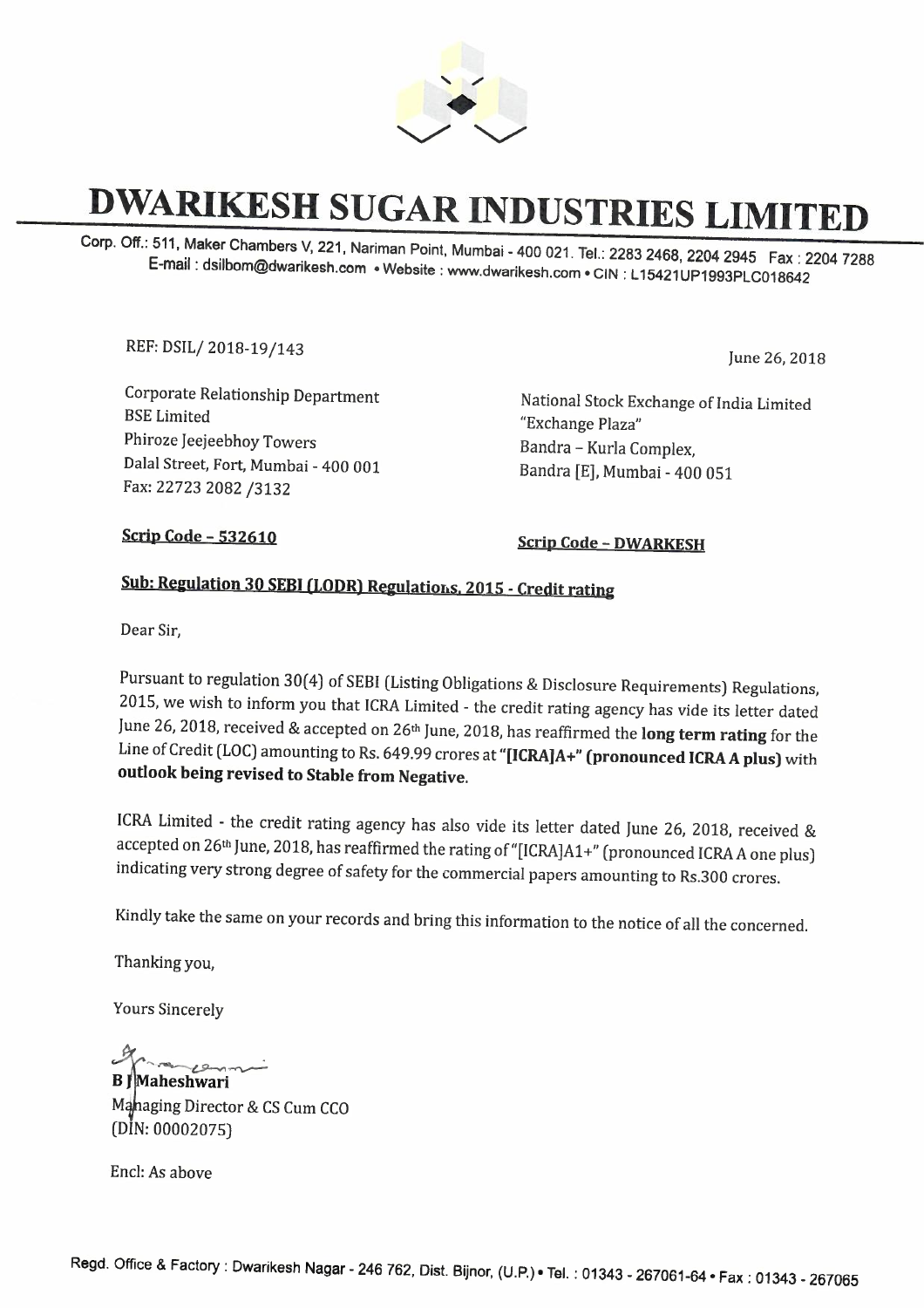

RefNo: 018-19/MUM/0417

**Mr. Vijay S Banka Whole Time Director** & **CFO Dwarikesh Sugar Industries Limited**  511, Maker Chambers V, 221, Nariman Point, Mumbai - 400 021



**Dear Sir,** 

## **Re: ICRA-assigned Credit Rating for Rs. 649.99 crore of Dwarikesh Sugar Industries Limited (instrument details in** *Annexure)*

Please refer the mandate dated July 1, 2009 between ICRA Limited ("ICRA) and your company, whereby, ICRA is required to review the ratings assigned to your company on an annual basis or as and when the circumstances so warrant.

Please note that the Rating Committee of ICRA, after due consideration, has reaffirmed the long-term rating for the captioned Line of Credit (LOC) at **[ICRA]A+** (pronounced ICRA A plus)", The Outlook on the long-term rating is revised to Stable from Negative. The Rating Committee of ICRA has also reaffirmed the short-term rating for the captioned LOC at **[ICRA]Al+** (pronounced ICRA A on plus).

The aforesaid ratings will be due for surveillance anytime before 25<sup>th</sup> February 2019.

The ratings as stated above are specific to the terms and conditions of the LOC as indicated to us by you. In case there is any change in the terms and conditions, or the size of the rated LOC, the same must be brought to our notice immediately. Any such change would warrant a rating review, following which there could be a change in the ratings assigned. Notwithstanding the foregoing, any change in the over-all limit of the LOC from that specified in the first paragraph of this letter would constitute an enhancement that would not be covered by or under the said Rating Agreement.

ICRA reserves the right to review and/or, revise the above rating at any time on the basis of new information or unavailability of information or such other circumstances, which ICRA believes, may have an impact on the rating assigned to you.



4A, 4<sup>th</sup> Floor, SHOBHAN **Tel. : +91.40.40676500**<br>1991 - G3-927/A&B Rai Bhavan Road CIN : L74999DL1991PLC042749 Fmail : info@icrain 6-3-927/A&B Raj Bhavan Road CIN: L74999DL1991PLC042749 Email : info@icraindia.com Somajiguda, Hyderabad 500082 helpdesk: +91.124.2866928

Registered Office : 1105, Kailash Building, 11<sup>th</sup> Floor, 26 Kasturba Gandhi Marg, New Delhi - 110001. Tel. : +91.11.23357940-45<br>**RATING • RESEARCH • INFORMATION 24390**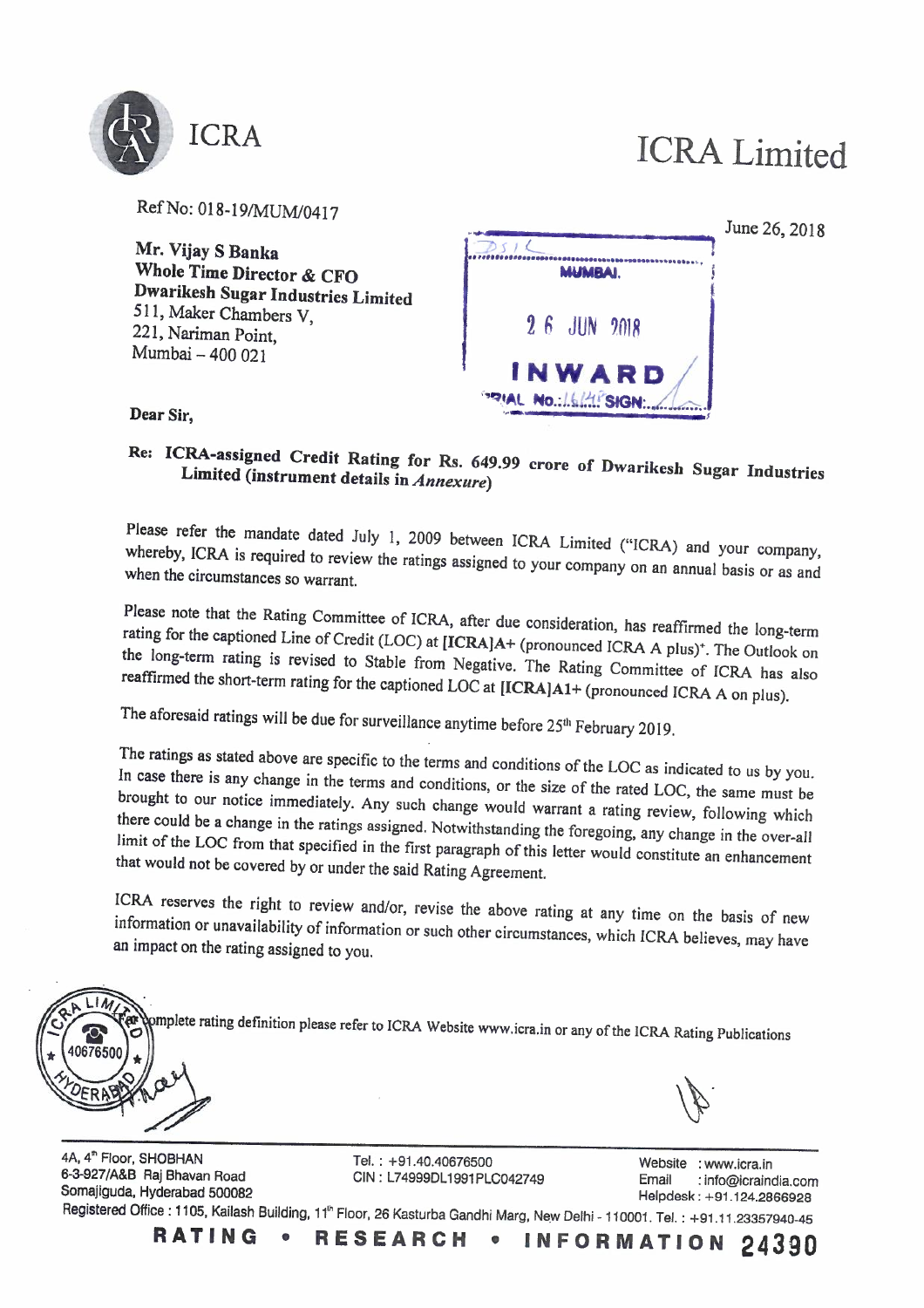

ICRA<br>
You are requested to furnish a monthly *'No Default Statement (NDS)'* (in the format enclosed) on the first<br>
working day of avery month working day of every month, confirming the timeliness of payment of all obligations against the rated debt programme [interest and principal obligations for fund based as well as obligations under LOC/BG for non-fund based facility]. This is in accordance with requirements prescribed in circular dated June 30, 2017 on 'Monitoring and Review of Ratings by Credit Rating Agencies(CRAs)' issued by the Securities and Exchange Board of India.

You are also requested to inform us forthwith of any default or delay in the payment of interest and/or principal against the rated debt programme, or any other debt instruments and/or borrowings of your company. Further, you are requested to keep us informed of any other developments that could have a direct or indirect impact on the debt servicing capability of your company, with such developments including, but not limited to, any proposal for re-schedulement or postponement of repayment against any dues and/or debts of your company with any Iender(s) and/or investor(s).

We thank you for your kind co-operation extended during the course of the rating exercise. Please let us know if you need any clarification.

We look forward to further strengthening our existing relationship and assure you of our best services.

With kind regards,

Yours sincerely,

For ICRA Limited

**Vinay Kumar G** 

**Assistant Vice President vinay.g@icraindia.com** 



**Anux Community**<br> **Anupama Reddy**<br> **Assistant Vice President** 

**Assistant Vice President anupama.reddy@icraindia.com**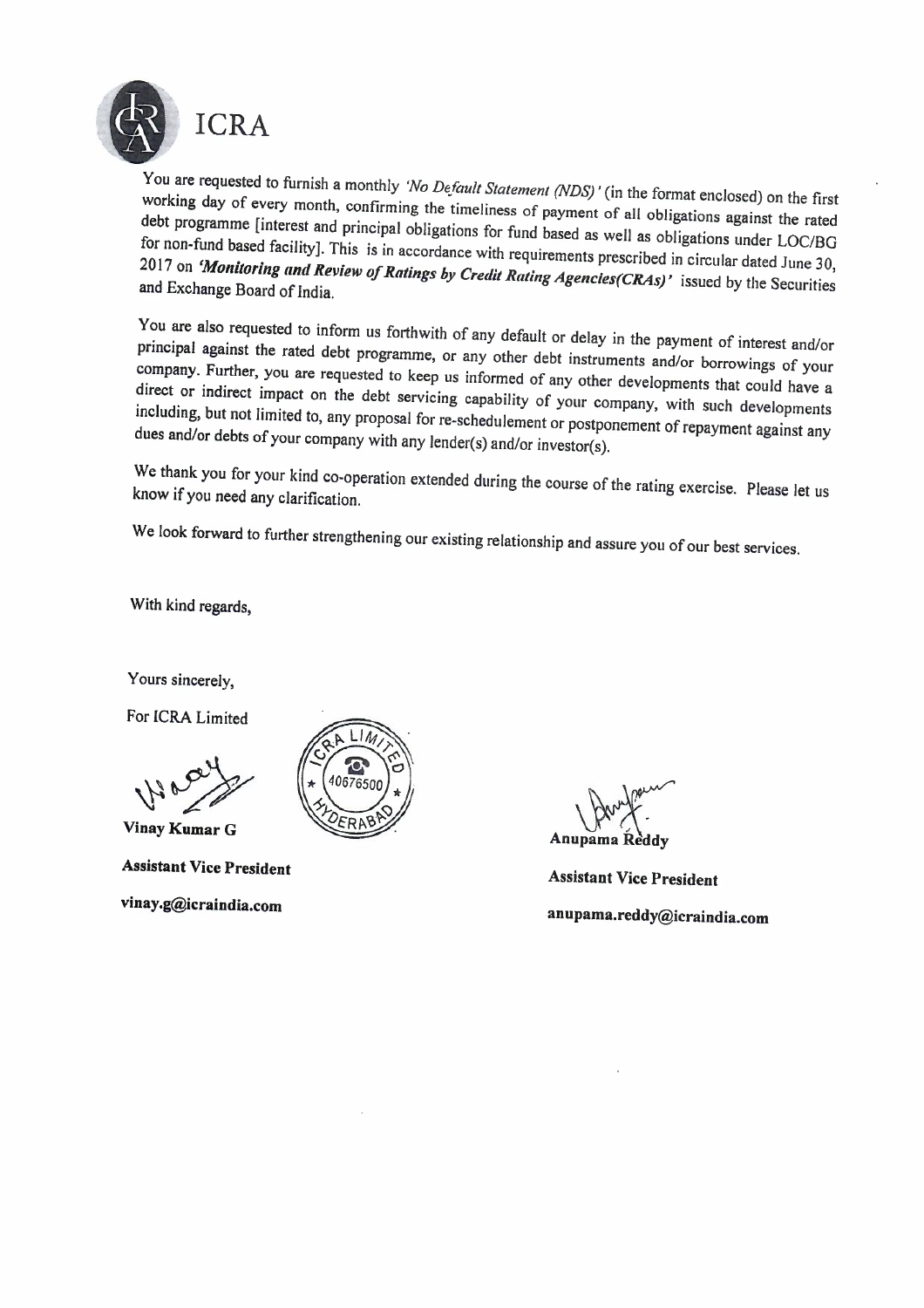

*'No Default Statement on the Company Letter Head'* 

# To

### <CRA Name and Address>

### Dear Sir/ Madam,

- I. We hereby Confirm that as on date there are no Over dues or default on our debt obligations
- 2. We also confirm that in the month ended <Month and Year name>, there has been no instance of delay in servicing of our debt obligations.
- 3. We also confirm that there has not been any instance of devolvement of Letter of Credit in the month ended <Month and Year name>.
- 4. We also confirm that in the month ended <Month and Year name>, there has been no instance of delay in servicing of debt obligations guaranteed by us.
- 5. We also confirm that there has been no overdraw of the drawing power sanctioned by the bank for a period of more than 30 consecutive days in case of bank facilities which do not have scheduled maturity/repayment dates.
- 6. Details of delay/ default/ rescheduling of interest or principal as on date/ in the month ended<Month and Year name>, in any of the above case (if any):

| Name of the<br>Instrument | ISIN | Amount to<br>be paid | Due Date of $\vert$<br>Payment | Actual Date<br>of Payment | Remarks |
|---------------------------|------|----------------------|--------------------------------|---------------------------|---------|
|                           |      |                      |                                |                           |         |

Thanking You,

Yours faithfully,

<Authorized Signatory of Issuer>



 $\mathbb{Z}^2$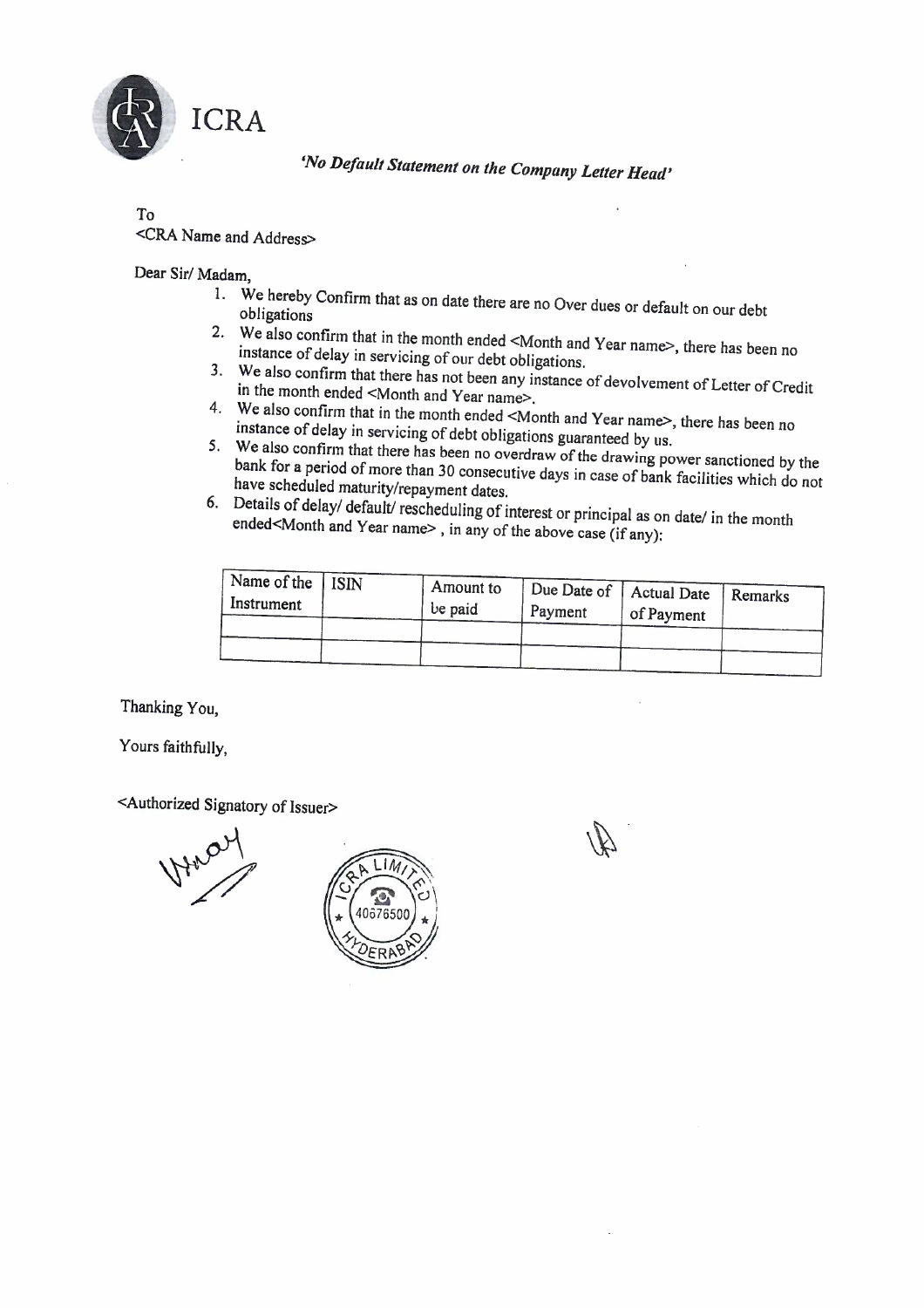

# **Annexure Details of the bank limits rated by** I CRA ( **on long term scale)**

| <b>Bank Name</b>     | <b>Facilities</b>     | Amount<br>(Rs.crore) | Rating     | <b>Assigned on</b> |
|----------------------|-----------------------|----------------------|------------|--------------------|
| Punjab National Bank | Cash Credit           | 565.00               |            |                    |
| Punjab National Bank | Term Loan             | 54.05                |            |                    |
| Punjab National Bank | Non fund based limits | 5.00                 | $[ICRA]A+$ | June 25,           |
| Unallocated limits   |                       | 25.94                | (Stable)   | 2018               |
|                      | <b>Total</b>          | 649.99               |            |                    |

Worldy

![](_page_4_Picture_4.jpeg)

 $\mathbb{A}$ 

 $\overline{a}$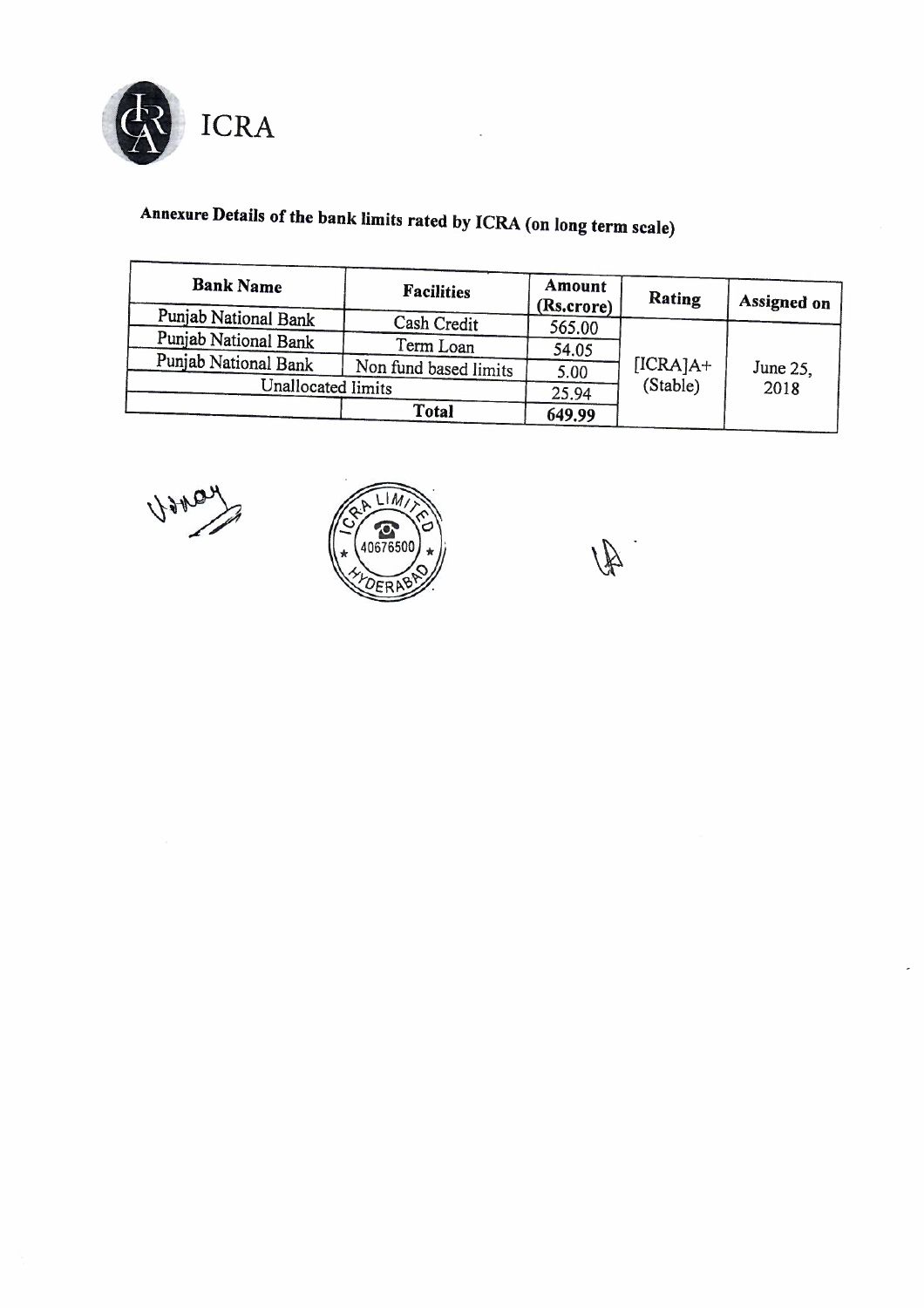![](_page_5_Picture_0.jpeg)

| Ref No: 018-19/MUM/0418                                                             |                       |
|-------------------------------------------------------------------------------------|-----------------------|
| Mr. Vijay S Banka<br>Whole Time Director & CFO                                      | <b>MUMBAL</b>         |
| Dwarikesh Sugar Industries Limited<br>511, Maker Chambers V,<br>221, Nariman Point, | $9.6$ JUN 2018        |
| Mumbai - 400 021                                                                    | NWARD                 |
| Dear Sir,                                                                           | SERIAL NO. 1614 SIGN. |

June 26, 2018

# **Re: ICRA rating for Rs. 300.00 crore Commercial Paper of Dwarikesh Sugar Industries Limited**

Please refer the Rating Agreement dated July 31, 2017 between ICRA Limited ("ICRA") and your company, whereby, ICRA is required to review the ratings assigned to your company on an annual basis or as and when circumstances so warrant.

Please note that the Rating Committee of ICRA, after due consideration of the latest developments in your company, has reaffirmed the rating assigned to the aforementioned instrument at [ICRA]A1+ (pronounced as ICRA A one plus). This rating indicates that the instrument has very strong degree of safety regarding timely payment of financial obligations. Such instrument carries lowest credit risk.

In any of your publicity material or other document wherever you are using our above rating, it should be stated as [ICRA]A1+ (pronounced as ICRA A one plus).

Additionally, we wish to highlight the following with respect to the rating:

(a) If the instrument rated, as above, is not issued by you within a period of 3 months from the date of this letter, the rating would need to be revalidated before issuance;

(b) Subject to Clause (c) below, our rating is valid from the date of this letter till August 10, 2018. The rating will generally be due for review at the end of the Validity Period. The maturity date of the Commercial Paper shall not be after the end of the Validity Period. The Commercial Paper will have a maximum maturity of twelve months.

 $LIM$ ICRA reserves the right to review and/or, revise the above rating at any time on the basis of y information or unavailability of information or such circumstances, which ICRA believes, hast have an impact on the aforesaid rating assigned to you. 0676500

4A, 4<sup></sup><br>ሰበበበ Floor, SHOBHAN Tel. : +91.40.40676500 Website : www.icra.in 6-3-927/A&B Raj Bhavan Road GIN: L74999DL1991PLC042749 Email : info@icraindia.com Somajiguda, Hyderabad 500082 Helpdesk: +91.124.2866928

**Registered Office : 1105, Kailash Building, 11" Floor, 26 Kasturba Gandhi Marg, New Delhi - 110001. Tel. : +91.11.23357940-45<br><b>RATING • RESEARCH • INFORMATION 24399**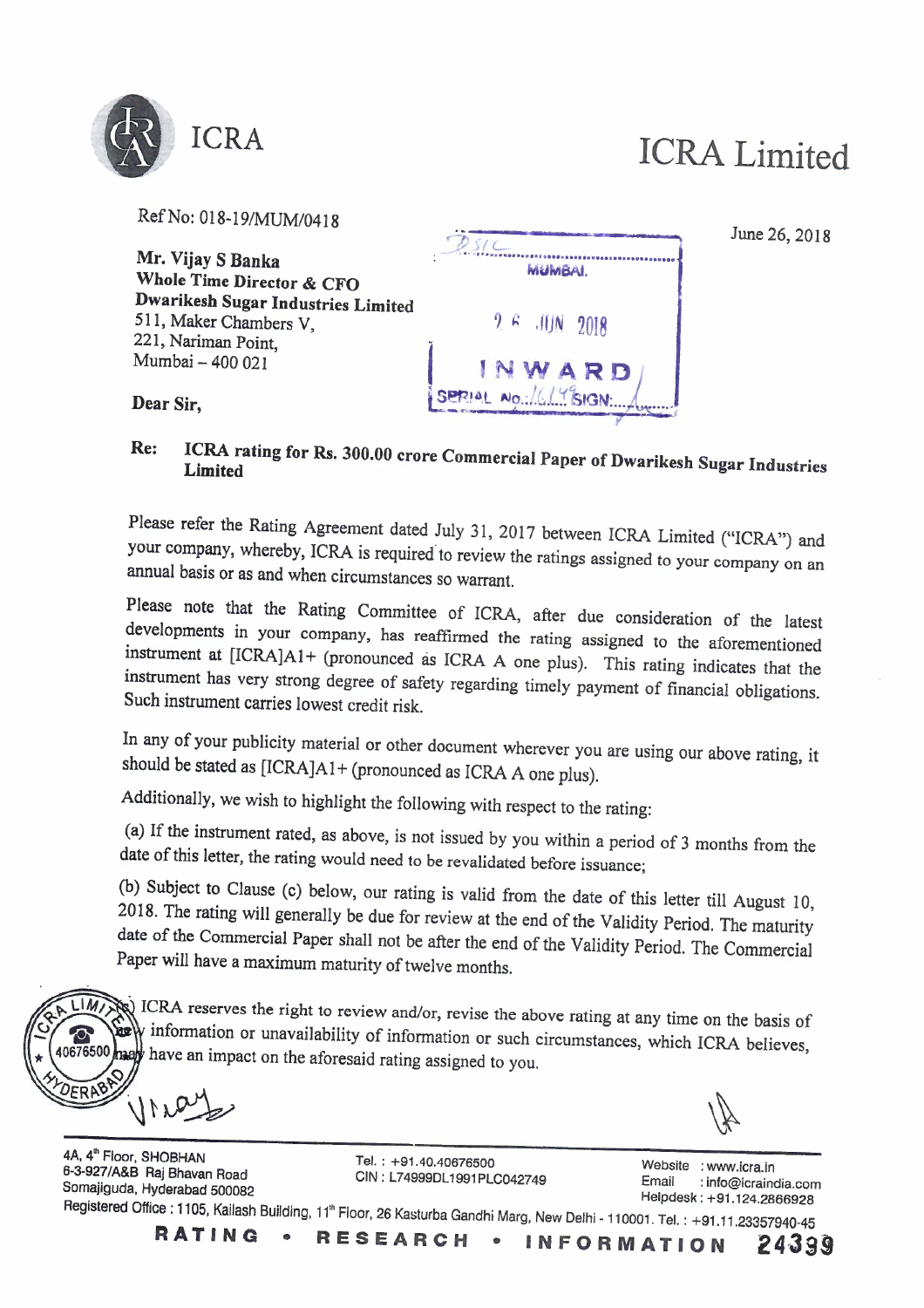![](_page_6_Picture_0.jpeg)

the Commercial Paper issued by you. **The above rating of "[ICRAJ Al+" is assigned to your Commercial Paper size of Rs 300 crore and the maximum amount raised through Commercial Paper at any point in time, including any amount already outstanding, should not exceed Rs 300 crore.** In case, you propose to enhance the size of the Commercial Paper, the same would be required to be rated afresh. ICRA does not assume any responsibility on its part, for any liability, that may arise consequent to your not complying with any eligibility criteria, applicable from time to time, for issuance of Commercial Paper.

You are requested to furnish a monthly *'No Default Statement (NDS) '* (in the format enclosed) on the first working day of every month, confirming the timeliness of payment of all obligations against the rated debt programme. This is in line with requirements as prescribed in circular dated June 30, 2017 on *'Monitoring and Review of Ratings by Credit Rating Agencies(CRAs)'*  issued by the Securities and Exchange Board of India.

You are also requested to forthwith inform us about any default or delay in repayment of interest or principal amount of the instrument rated, as above, or any other debt instruments/ borrowing and keep us informed of any other developments which may have a direct or indirect impact on the debt servicing capability of the company including any proposal for re-schedulement or postponement of the repayment programmes of the dues/ debts of the company with any lender(s) / investor(s). Further, you are requested to inform us immediately as and when the borrowing limit for the instrument rated, as above, or as prescribed by the regulatory authority(ies) is exceeded.

We thank you for your kind cooperation extended during the course of the rating exercise. Should you require any clarification, please do not hesitate to get in touch with us.

We look forward to further strengthening our existing relationship and assure you of our best services.

With kind regards,

Yours sincerely, for ICRA Limited Yours sincerely,<br>for ICRA Limited<br>Winay Kumar G

**Assistant Vice President vinay.g@icraindia.com** 

![](_page_6_Picture_10.jpeg)

**A s s istant Vice President**  A n we have<br>upama Reddy<br>upama Reddy<br>upama.reddy@icraindia.com **anupama.reddy@icraindia.com**